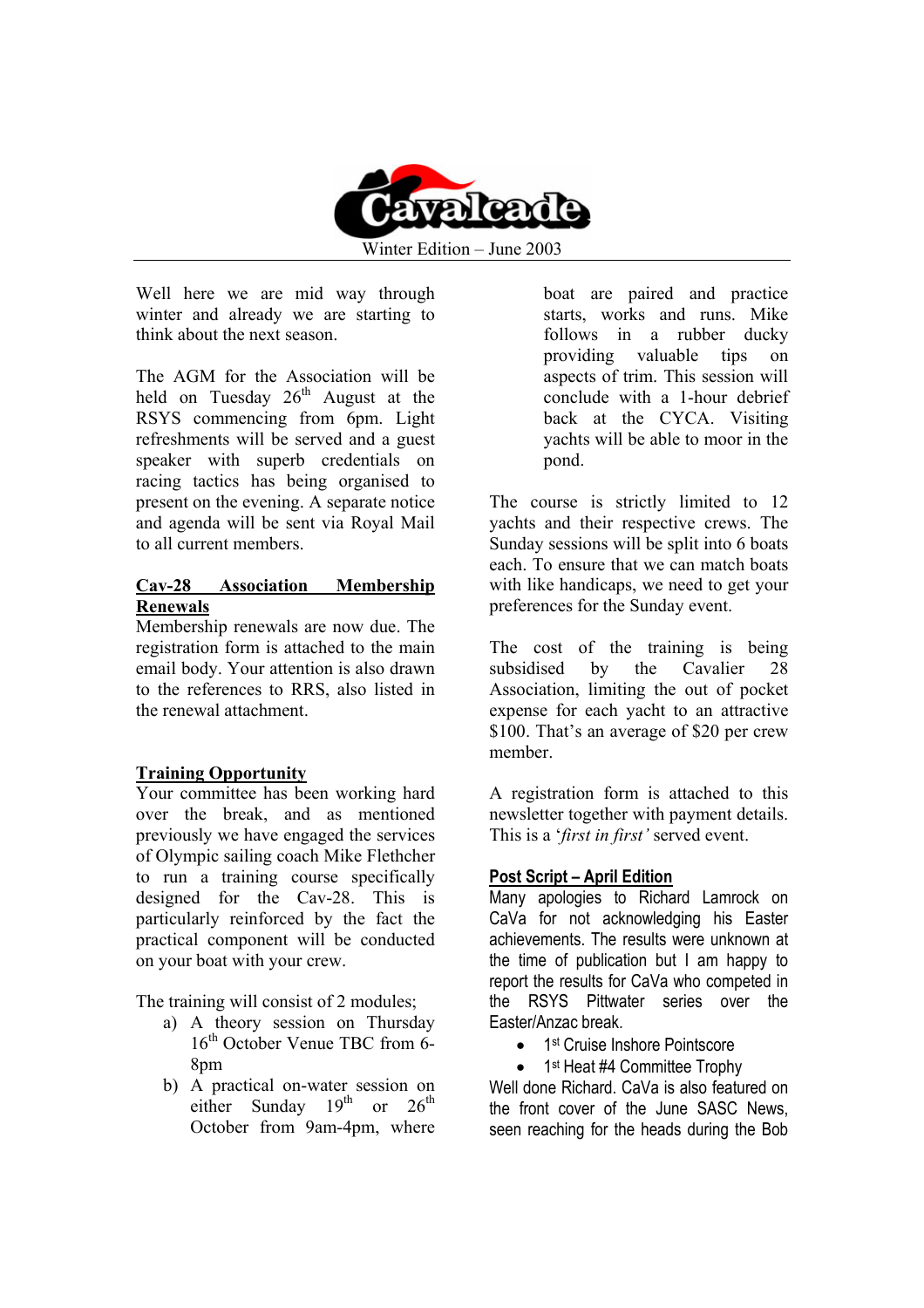Brown Pittwater race. If any one else has similar achievements I would be happy to list them.

#### **Annual Dinner wrap up…..**

The Annual dinner and prize giving was great success with over 70 owners, partners and crews enjoying the fabulous meal and beverages on offer at the CYCA. Whilst the evening was stormy and cold outside, the friendship and camaraderie inside made for a pleasant and entertaining evening. We saw some new faces and also great representations by crew members. Many thanks to Stephen O'Halloran's legal firm White Barnes for the wonderful donation of the of Vintage port, won by Greg McGroder (Blind Justice) despite obvious protests by the assembled throng. A separate Ladies lucky door prize (DJ's vouchers) were won by Arawa and Quambi participants.

Photos of the evening are attached to the main email body

#### **Web sites**

http://www.nationalgeographic.com/volv ooceanrace for those not so keen to be on the water during winter, sail from the comfort of your PC. Follow the prompts to the interactive are of the site.

http://www.weatheronline.co.uk/cgibin/windframe?3&CONT=aupa&WIND  $=$ g166&LANG=en

Do you sometimes wonder what the weather will be like in a few days time. This site has a 7-day forecast. Whilst it does not get to harbour detail, it is worthwhile to see what weather is developing from the coast. Sydney is around 33s / 151e

### **Seen on the harbour over winter!!!!**

Whilst some people take a well earned break to balance domestic bliss, others have been seen to sneak out and chuck the white flappy stuff in the air.

- *Gemmel Sails* seen on the 666 boat. We might see a faster, higher pointing competitor in the next season.
- A couple of Larrikins shooting round the buoys on a Sydney-32 in the BMW winter series CYCA.
- Richard Lamrock has been seen gunwale hopping on Saturday and Sundays
- He looked like Aristotle, but alas the current President was seen running the foredeck on a wooden Classic.
- Justin assured me that the ice was for first aid purposes as he prepared for a winter race.
- 3 Cavs enjoyed a sumptuous seafood feast in the shelter of Blackwattle Bay over the long weekend. Working hard for the Assoc. they attracted the attention of another prospective Cav-28 member

#### **Viccy & Richard Harper Go to the Philippines**

Our ex-President and his wife are heading to the Philippines on July 25, for three months, Viccy to work with a school, and Richard to be a community development worker with the Tabuk (North Luzon) diocese. So if you know anyone or anything that would be helpful to us in our three months stay in Balbalasang in the province of Kalinga, then we'd love to hear about it/them.

rharper1@bigpond.net.auIf you get a bright idea after we've left>whisperer88@hotmail.com<is probably a better address to use.

#### **Pre season checklist**

Now is the perfect time to start preparing for the season. We are only 9 weeks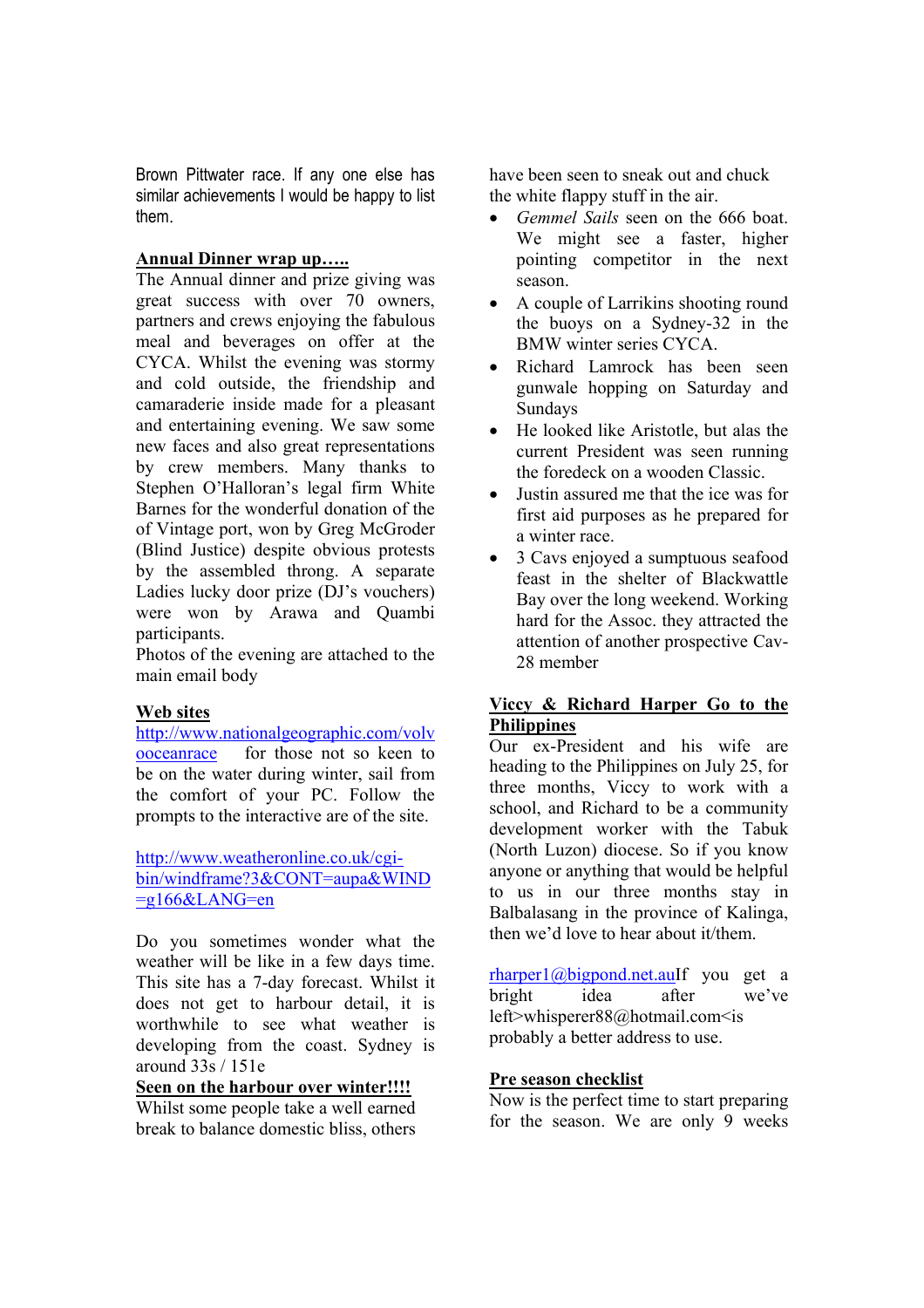away from the first race of the season, which will fly past. Here are a few memory joggers to put on the list;

- Confirm crew lists  $+$  a reserve bench
- Organise a trial day before racing to check all running gear and working conditions.
- Remark on deck check marks and tension limits for back stays.
- Thread some sail thread through the upper limits on halyards to make it easier for the Pit man.
- To save money on replacing worn main sheets etc, swap the pressure points by turning them end to end
- Spray snap shackles and lead edges of bolt ropes.
- Check traveller car is free running
- Diary for safety checks with your club
- Submit entry forms.
- Ensure that crews are paid up YA members. *RRS 46*

#### **Crew checklist**

Procuring, training, motivating and subsequently maintaining good crew is the dilemma of all owners, unless the crew are all owners. Here are some tips on achieving this.

- Confirm regular crews well before the season starts.
- If short of regular crew try the crew registers at your club
- Do you have a reserve bench to draw on?
- Encourage newcomers to the sport to attend a competent crew course for the basics of seamanship, or alternatively do this yourself, ideally outside of race conditions.
- Encourage crew to attend racing rules nights regularly run through yacht clubs and the YA.

**Diary events** (**Keasy cut out reminder** for placement on fridge)

- Aug  $26^{th}$  AGM 6pm RSYS
- Aug  $30 +$  Sept 6 SASC Safety Audit and Fire Extinguisher check -
- Sept.  $13<sup>th</sup>$  SASC Lion Island Race  $-$  Cat.4
- Sept  $20^{th}$  Non Pointscore Cav 28 Race
- Sept  $27<sup>th</sup>$  1st Pointscore Race
- No Racing during long weekend
- Thurs Oct 16 Fletcher Training Theory night 6 pm *(Venue TBC)*
- Oct 19+26 Fletcher On-water training. 9am to 4pm



Many enquiries are received by the Association for quality Cav-28's. If you are thinking of selling your boat, be sure to register your intentions so that prospective buyers can be directed to your way.

#### **Racing Rules refresher seminar**

Here is a great chance to refresh before the start of the season. Why not take some crew along to this informative night, Monday 4th August at RSYS, 7pm to 10pm by Mark Pryke. \$10 RSYS members others are \$20, bookings can be made on 9955-7171 to confirm a place. Numbers are limited.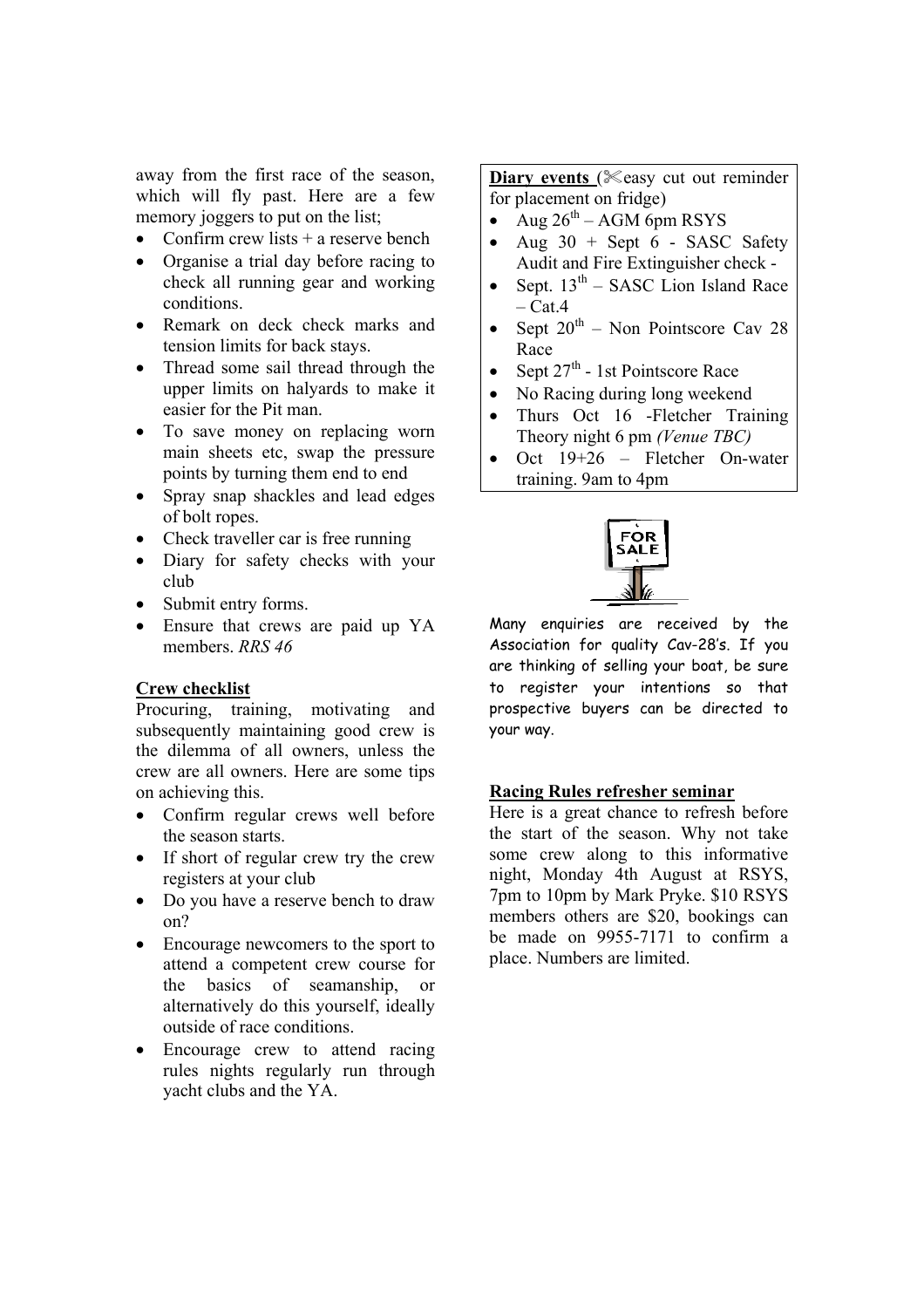#### **Cat. 4 Races**

Over the last 12 months I have extolled the virtues of competing in the short coastal races, namely the Lion Island race (40nm) in September and the Bob Brown Trophy Race (20nm) at Easter. Another enticing aspect is the fact they do not clash with the regular Cavalier Series. The races require different skills and tactics than those required on a Saturday afternoon, and in my mind this difference creates the challenge that lures us to the start line.

One inhibitor to more Cav's starting that is often raised is the costs to equip the boat to Cat. 4. When you look at the requirements and the ease to buy, borrow or hire the equipment, the obstacles are somewhat diminished. The Cat.4 checklist can be found through the following internet link;

#### http://www.sasc.com.au/Cat%203%20& %204.pdf

Major Items like Dan Buoys, VHF, can be borrowed or purchased for minimal cost. The EPIRB can even be hired through www.epirbhire.com.au be hired from as low as \$50 for the 121.5Mhz or \$120 for the super deluxe 406MhZ. They even hire hand held VHF and GPS units for \$50.

All other items like jack stays, emergency steering, MOB retrieval gear, harnesses and PFD's are also easily obtained.

If you need more information, or advice on putting together the gear, why not give Cec Williams or myself a call to discuss how easy it is for the immense amount of fun you get out of it. If we can manage at least 5 Cav's in a race we can establish a class division and trophy.

We look forward to see you all at the start of the season.

# *Bryan Moore*

**Publicity and Promotions** 0418-451-334 bryan.moore@gwf.com.au

If you have received this newsletter indirectly and wish to be placed onto the distribution list for future editions, please forward me your email address.